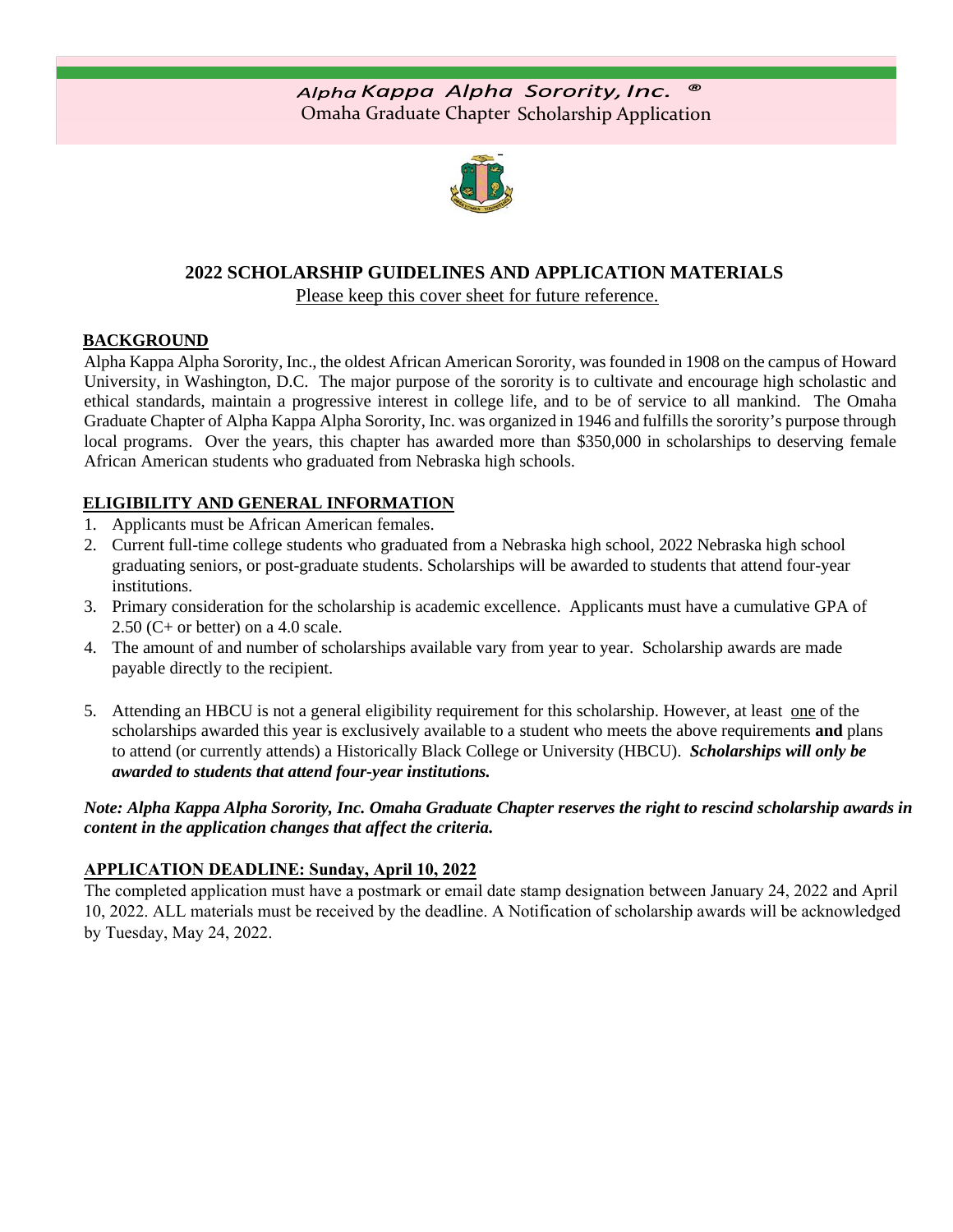

#### **APPLICATION PROCEDURES: (INCOMPLETE APPLICATIONS WILL NOT UNDERGO REVIEW)**

- **Complete and return all scholarship application pages except this cover sheet.** *No staples or tape.*
	- o Submit an official college/high school transcript in a sealed envelope and be sure to include official documentation of the grading scale used at your school.
	- o Submit **two letters of recommendation**. One letter of recommendation from a school official **and one** letter of recommendation from an employer, church, or community leader on letterhead which includes the title/position, signature, and date.
	- $\circ$  Attach a recent head shot photograph preferably 2"x3", no larger than a 4" x 6". Write your name on the back side of the photo. (If emailing submission attach a separate JPG image.)
	- o Submit a double-spaced, typed essay (see page Essay Cover Page for topic and instructions).
	- o Send all application materials together in one package to:

**Postage Mail: Email:** 

**Omaha, NE 68103**

**AKA DEO 2022 Scholarship Chair DEOAKAScholarships@gmail.com P.O. Box 3322 Subject: 2022 Scholarship Application** 

*(Additional applications are available on our website www.deoakaomaha.org***)**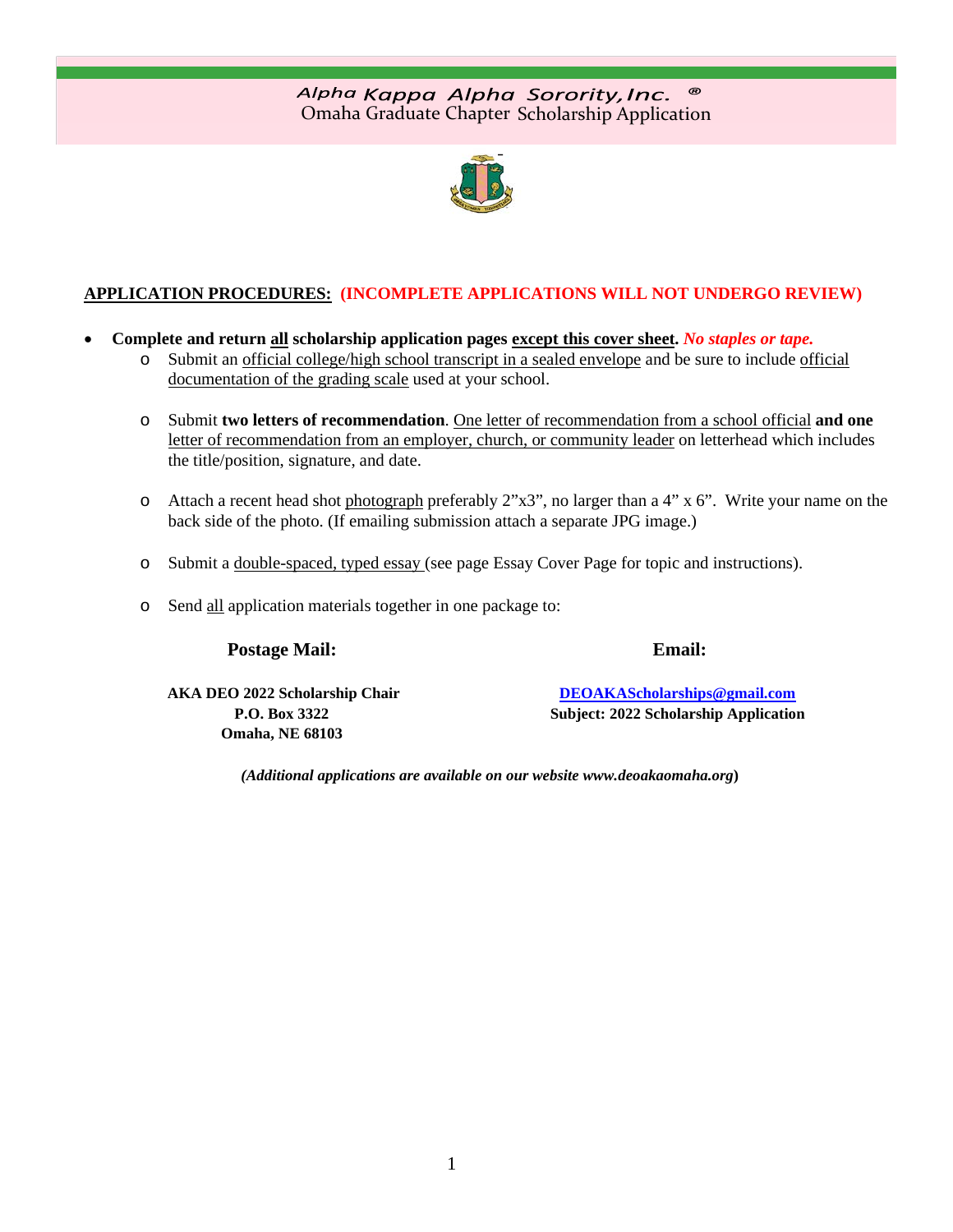# Omaha Graduate Chapter Scholarship Application



### **2022 SCHOLARSHIP APPLICATION FORM**

**Directions:** Please read carefully and answer **all** questions. Please type.

| Street, City, State, Zip Code                                                                        |                       |  |
|------------------------------------------------------------------------------------------------------|-----------------------|--|
|                                                                                                      |                       |  |
| Area Code & Number                                                                                   | Area Code & Number    |  |
|                                                                                                      |                       |  |
|                                                                                                      |                       |  |
|                                                                                                      | $City:$ State: State: |  |
|                                                                                                      |                       |  |
|                                                                                                      |                       |  |
| 8. Are you currently employed? Yes_____ No_____ If "yes", number of hours worked per week: _________ |                       |  |
|                                                                                                      |                       |  |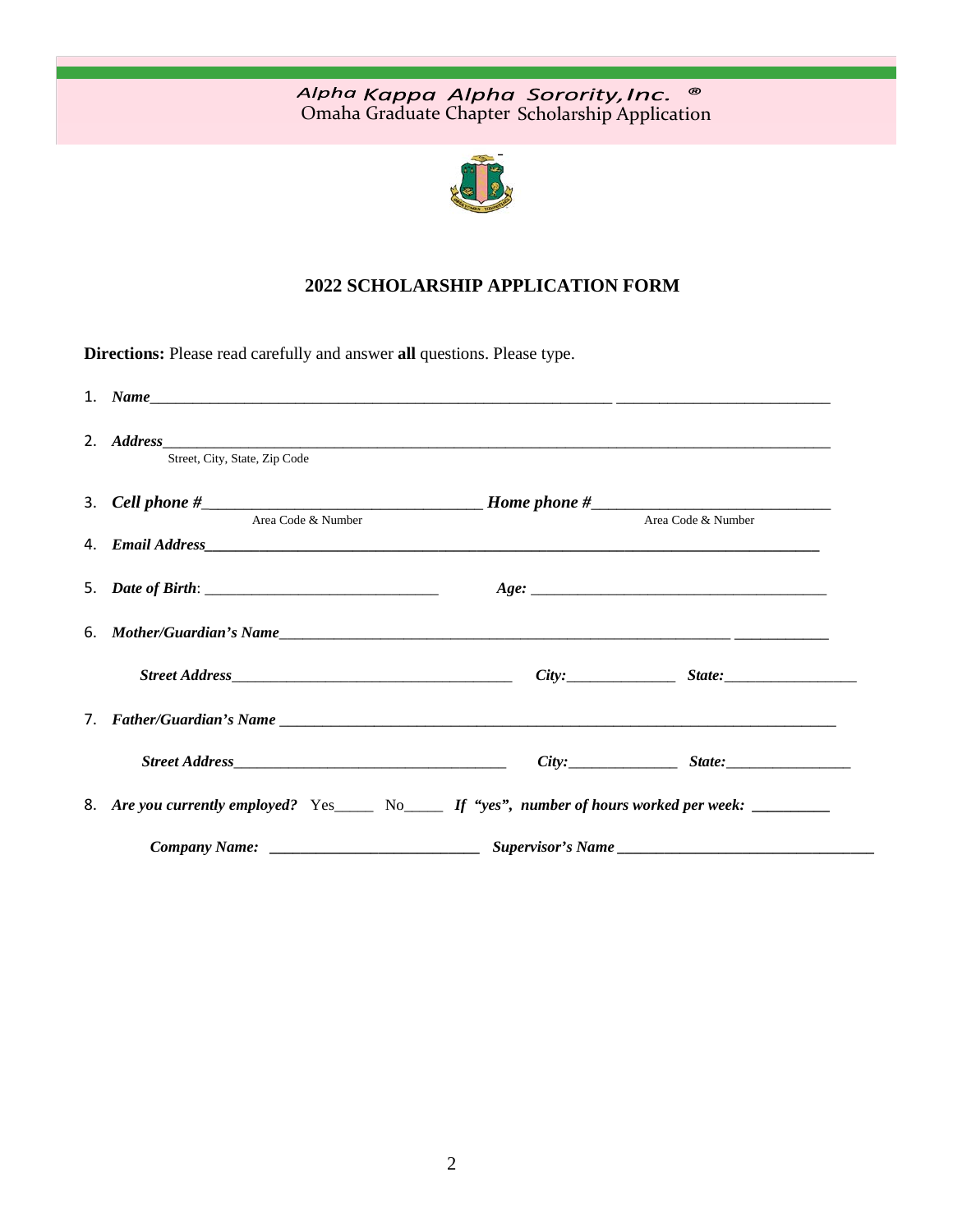# Omaha Graduate Chapter Scholarship Application



#### **Question 8 pertains to High School students**

| 8. |                                                                   | Current High School _______________________________Graduation Date ______________        |
|----|-------------------------------------------------------------------|------------------------------------------------------------------------------------------|
|    |                                                                   |                                                                                          |
|    |                                                                   |                                                                                          |
|    | <b>Question 9 pertains to currently enrolled College students</b> |                                                                                          |
| 9. |                                                                   | High School you graduated from _____________________________HS Graduation Date _________ |
|    |                                                                   |                                                                                          |
|    |                                                                   |                                                                                          |
|    |                                                                   |                                                                                          |
|    |                                                                   |                                                                                          |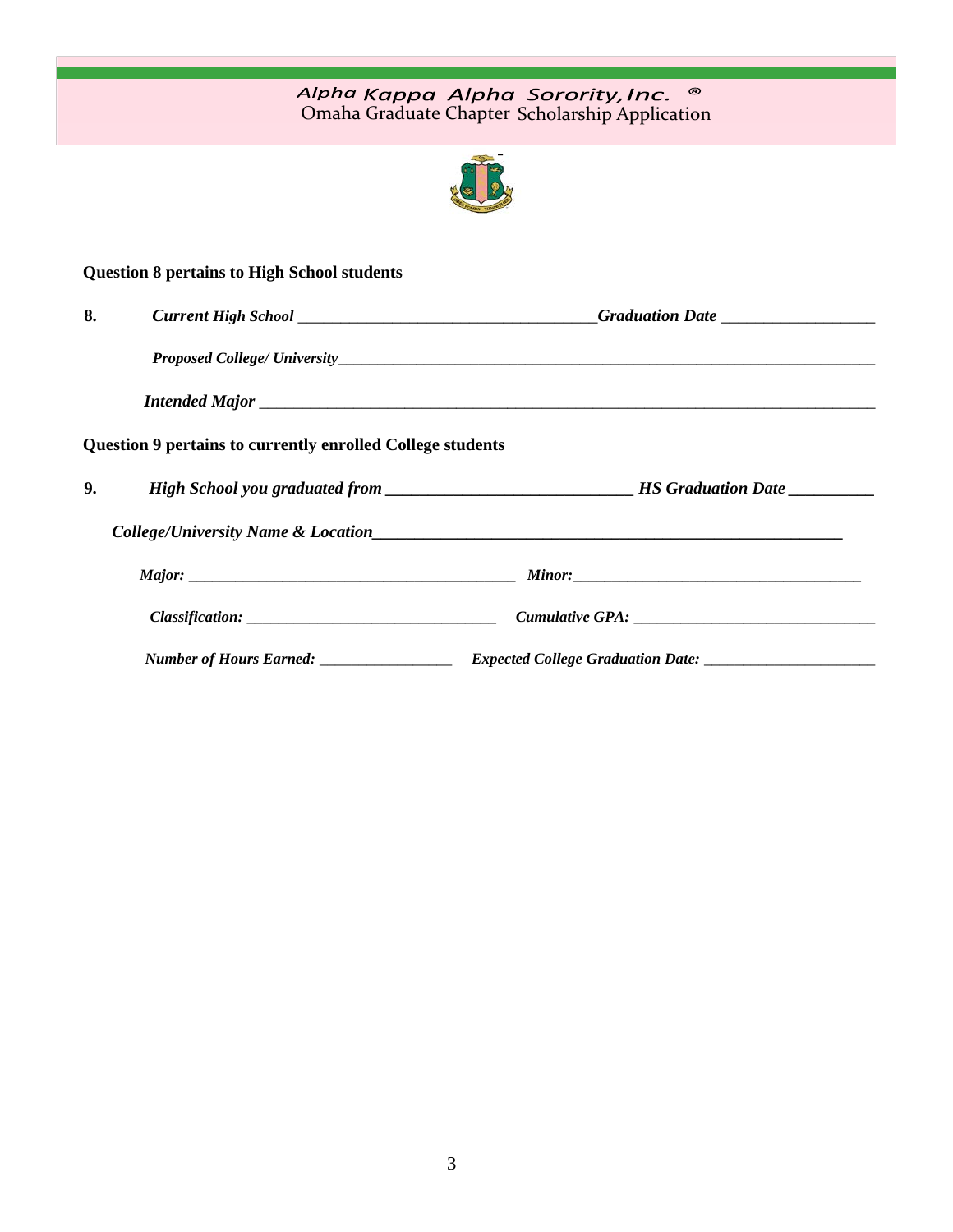

#### **2022 SCHOLARSHIP APPLICATION FORM EXTRA-CURRICULAR/ACADEMIC ACHIEVEMENTS**

Please list your participation in extracurricular activities over the past two (2) years paying particular attention to your **leadership positions in each area below** and describing the **amount of time involved** (i.e., number of hours **over the past 2 years**). DO NOT ATTACH A RESUME`!!

\_\_\_\_\_\_\_\_\_\_\_\_\_\_\_\_\_\_\_\_\_\_\_\_\_\_\_\_\_\_\_\_\_\_\_\_\_\_\_\_\_\_\_\_\_\_\_\_\_\_\_\_\_\_\_\_\_\_\_\_\_\_\_\_\_\_\_\_\_\_\_\_\_\_\_\_\_\_\_\_\_\_\_\_\_\_\_\_\_\_\_\_\_\_\_

\_\_\_\_\_\_\_\_\_\_\_\_\_\_\_\_\_\_\_\_\_\_\_\_\_\_\_\_\_\_\_\_\_\_\_\_\_\_\_\_\_\_\_\_\_\_\_\_\_\_\_\_\_\_\_\_\_\_\_\_\_\_\_\_\_\_\_\_\_\_\_\_\_\_\_\_\_\_\_\_\_\_\_\_\_\_\_\_\_\_\_\_\_\_\_

\_\_\_\_\_\_\_\_\_\_\_\_\_\_\_\_\_\_\_\_\_\_\_\_\_\_\_\_\_\_\_\_\_\_\_\_\_\_\_\_\_\_\_\_\_\_\_\_\_\_\_\_\_\_\_\_\_\_\_\_\_\_\_\_\_\_\_\_\_\_\_\_\_\_\_\_\_\_\_\_\_\_\_\_\_\_\_\_\_\_\_\_\_\_\_

\_\_\_\_\_\_\_\_\_\_\_\_\_\_\_\_\_\_\_\_\_\_\_\_\_\_\_\_\_\_\_\_\_\_\_\_\_\_\_\_\_\_\_\_\_\_\_\_\_\_\_\_\_\_\_\_\_\_\_\_\_\_\_\_\_\_\_\_\_\_\_\_\_\_\_\_\_\_\_\_\_\_\_\_\_\_\_\_\_\_\_\_\_\_\_

\_\_\_\_\_\_\_\_\_\_\_\_\_\_\_\_\_\_\_\_\_\_\_\_\_\_\_\_\_\_\_\_\_\_\_\_\_\_\_\_\_\_\_\_\_\_\_\_\_\_\_\_\_\_\_\_\_\_\_\_\_\_\_\_\_\_\_\_\_\_\_\_\_\_\_\_\_\_\_\_\_\_\_\_\_\_\_\_\_\_\_\_\_\_\_

\_\_\_\_\_\_\_\_\_\_\_\_\_\_\_\_\_\_\_\_\_\_\_\_\_\_\_\_\_\_\_\_\_\_\_\_\_\_\_\_\_\_\_\_\_\_\_\_\_\_\_\_\_\_\_\_\_\_\_\_\_\_\_\_\_\_\_\_\_\_\_\_\_\_\_\_\_\_\_\_\_\_\_\_\_\_\_\_\_\_\_\_\_\_\_

\_\_\_\_\_\_\_\_\_\_\_\_\_\_\_\_\_\_\_\_\_\_\_\_\_\_\_\_\_\_\_\_\_\_\_\_\_\_\_\_\_\_\_\_\_\_\_\_\_\_\_\_\_\_\_\_\_\_\_\_\_\_\_\_\_\_\_\_\_\_\_\_\_\_\_\_\_\_\_\_\_\_\_\_\_\_\_\_\_\_\_\_\_\_\_

\_\_\_\_\_\_\_\_\_\_\_\_\_\_\_\_\_\_\_\_\_\_\_\_\_\_\_\_\_\_\_\_\_\_\_\_\_\_\_\_\_\_\_\_\_\_\_\_\_\_\_\_\_\_\_\_\_\_\_\_\_\_\_\_\_\_\_\_\_\_\_\_\_\_\_\_\_\_\_\_\_\_\_\_\_\_\_\_\_\_\_\_\_\_\_

\_\_\_\_\_\_\_\_\_\_\_\_\_\_\_\_\_\_\_\_\_\_\_\_\_\_\_\_\_\_\_\_\_\_\_\_\_\_\_\_\_\_\_\_\_\_\_\_\_\_\_\_\_\_\_\_\_\_\_\_\_\_\_\_\_\_\_\_\_\_\_\_\_\_\_\_\_\_\_\_\_\_\_\_\_\_\_\_\_\_\_\_\_\_\_

10. *List any high school/college related organizations or activities in which you are involved:*

11. *List any community activities, church activities and any volunteer activities in which you are involved:*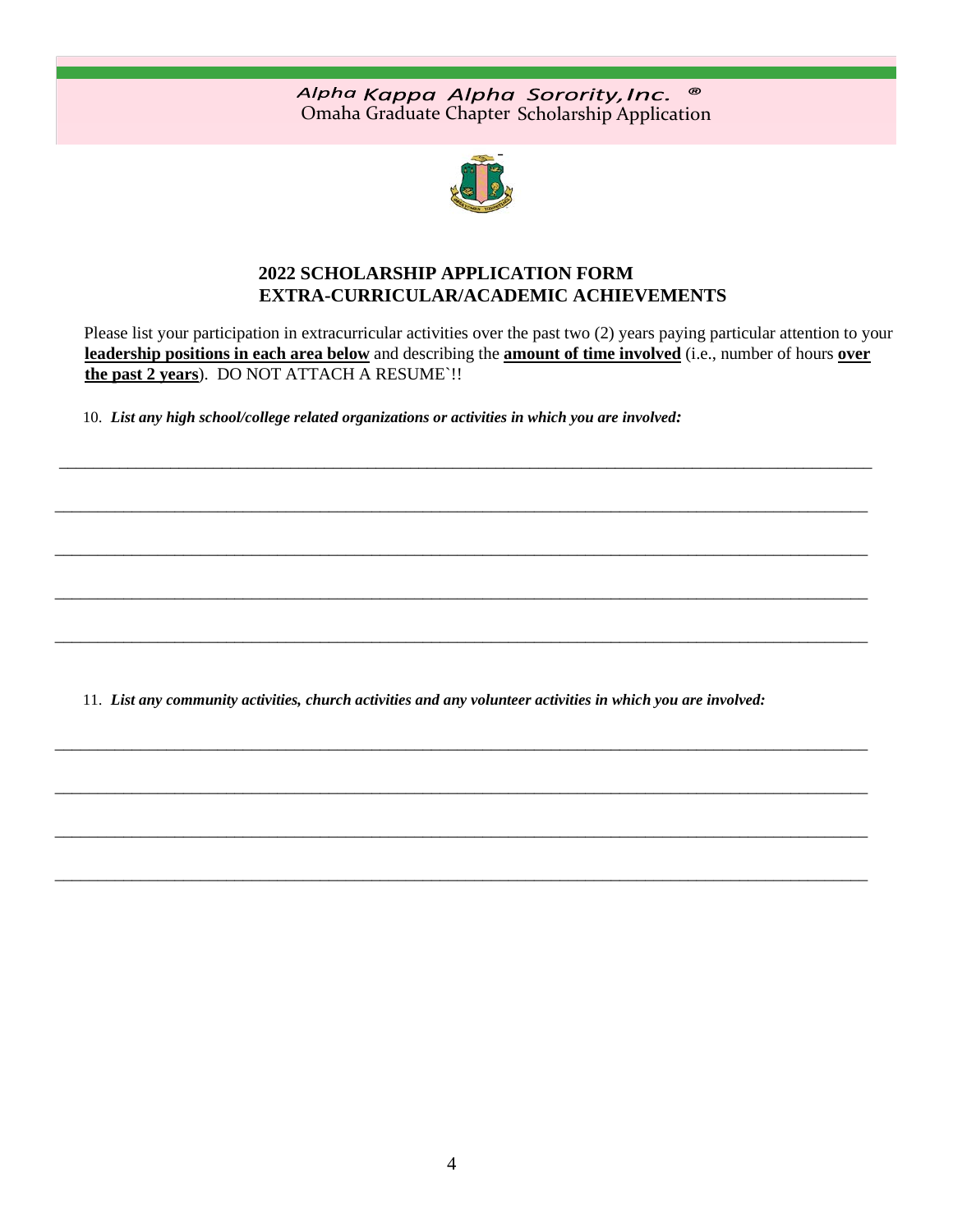

### 2022 SCHOLARSHIP APPLICATION FORM EXTRA-CURRICULAR/ACADEMIC ACHIEVEMENTS

12. List any academic honors/awards and/or special recognitions you have received:

13. My hobbies include: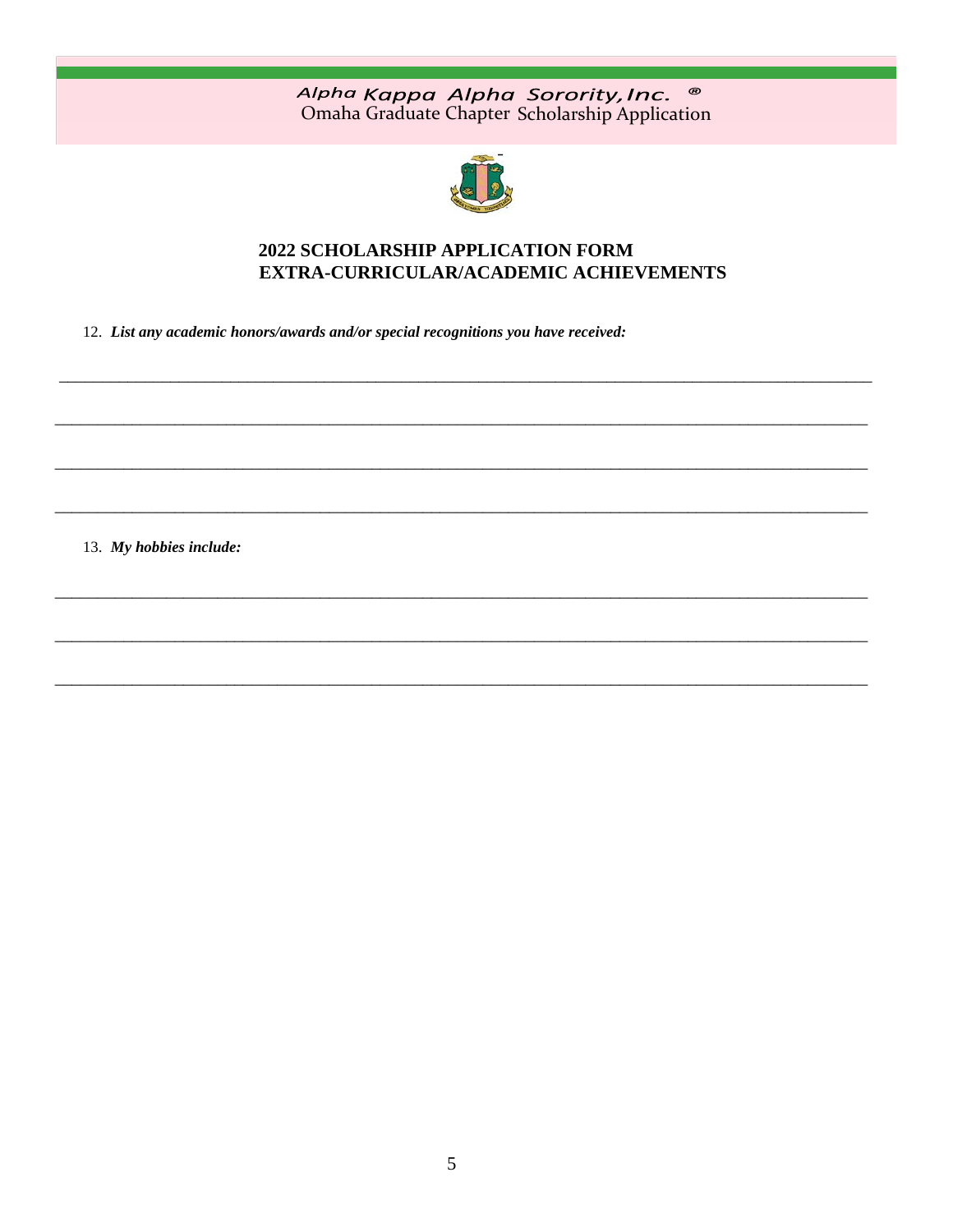

#### **2022 SCHOLARSHIP APPLICATION FORM ESSAY COVER PAGE**

Name

Please list your name above and attach this form as a cover sheet for your essay.

**Your response should be typed using 12 point Times New Roman or Arial font, and double-spaced, with one-inch margins all-around. No more than 650- 700 words** 

*Please submit a personal essay. This essay will help you distinguish yourself in your own voice. What do you want the readers of your application to know about apart from your courses, grades, and test scores that would make you the best candidate for the scholarship.*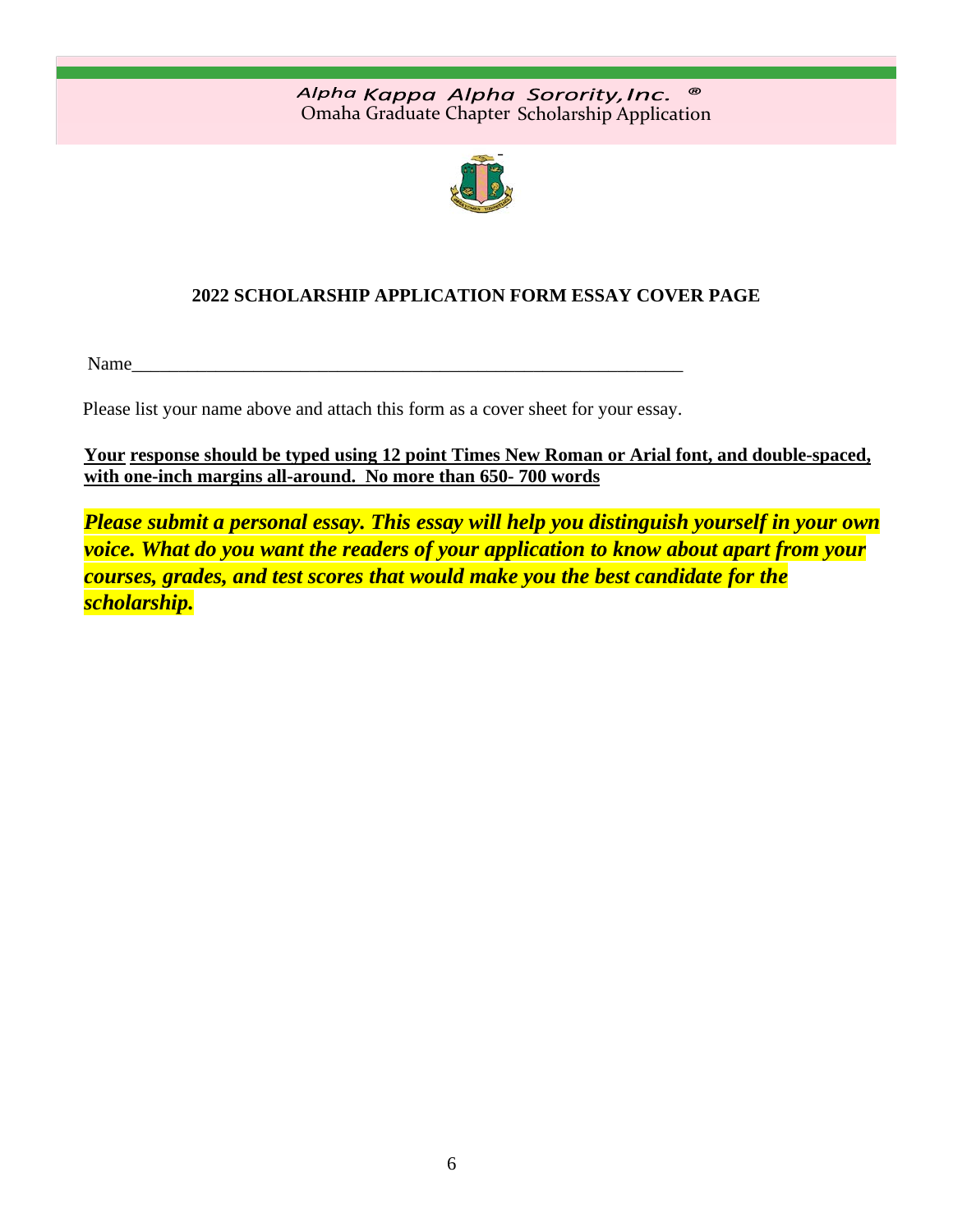Omaha Graduate Chapter Scholarship Application

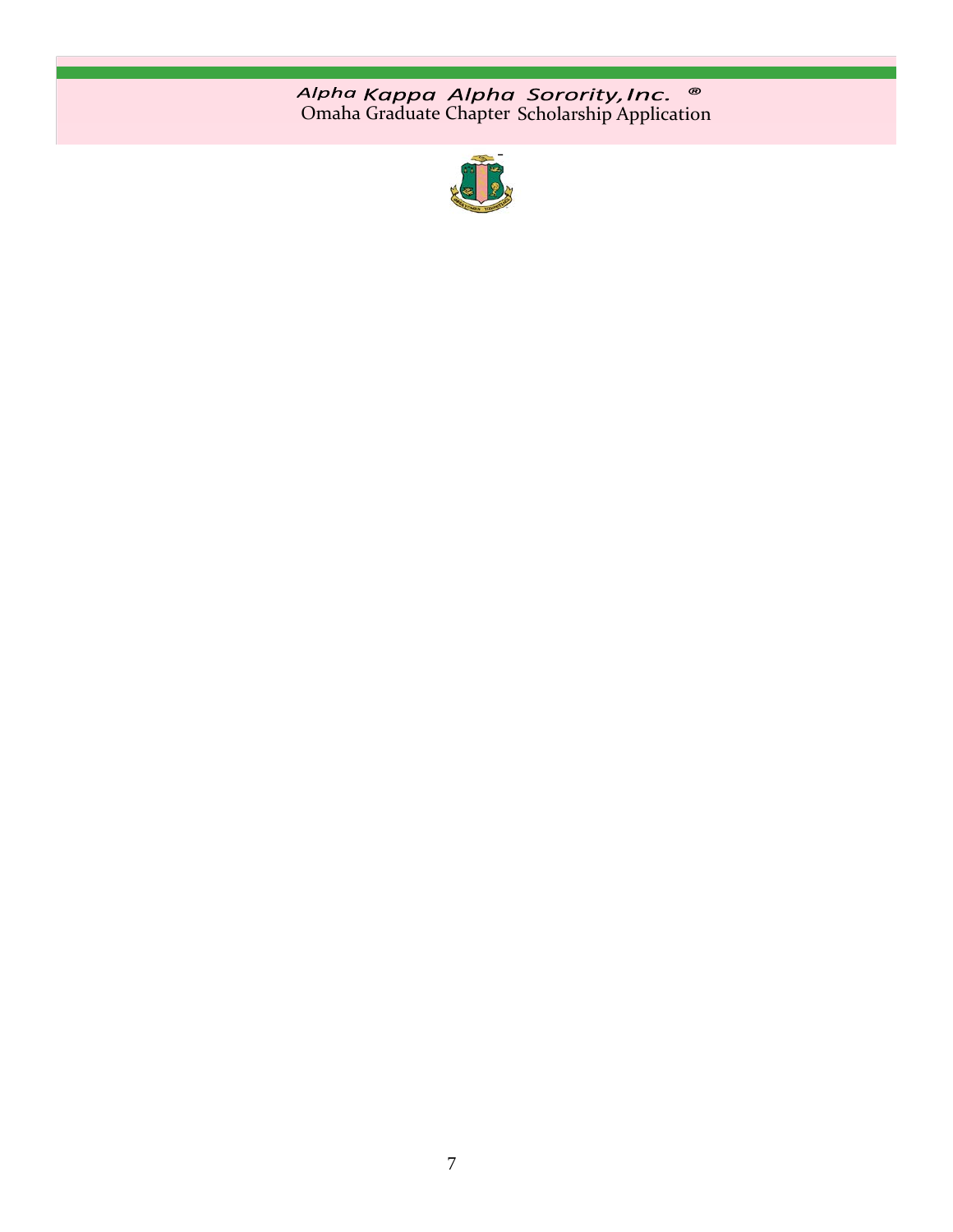

#### **2022 SCHOLARSHIP APPLICATION FORM SCHOLARSHIP CONSENT FORM**

I understand to be eligible to receive this award I must be an African American female full-time college student who graduated from a Nebraska high school **or** an African American female Nebraska high school graduating senior actively attending classes during the academic year for which this scholarship is awarded.

I give my consent for the Omaha Graduate Chapter of Alpha Kappa Alpha Sorority, Inc. to use information in my application for the purpose of publicizing these scholarship awards in media chosen by the chapter.

I certify that the information contained herein is correct to the best of my knowledge. If I accept an award and any information in this application is found to be misrepresented, I agree to return all monies awarded to me if so, required by the Omaha Graduate Chapter of Alpha Kappa Alpha Sorority, Inc.

\_\_\_\_\_\_\_\_\_\_\_\_\_\_\_\_\_\_\_\_\_\_\_\_\_\_\_\_\_\_\_\_\_\_\_\_\_\_\_\_\_\_\_\_\_\_\_\_\_\_\_\_\_\_\_\_\_\_\_\_\_\_\_\_\_\_\_\_\_\_\_\_ **Applicant's Name (printed or typed)** 

\_\_\_\_\_\_\_\_\_\_\_\_\_\_\_\_\_\_\_\_\_\_\_\_\_\_\_\_\_\_\_\_\_\_\_\_\_\_\_\_\_\_ \_\_\_\_\_\_\_\_\_\_\_\_\_\_\_\_\_\_\_\_\_\_\_

\_\_\_\_\_\_\_\_\_\_\_\_\_\_\_\_\_\_\_\_\_\_\_\_\_\_\_\_\_\_\_\_\_\_\_\_\_\_\_\_\_\_\_ \_\_\_\_\_\_\_\_\_\_\_\_\_\_\_\_\_\_\_\_

**Applicant's Signature Date** 

Parent(s)/Guardian Signature (If applicant is younger than 19) Date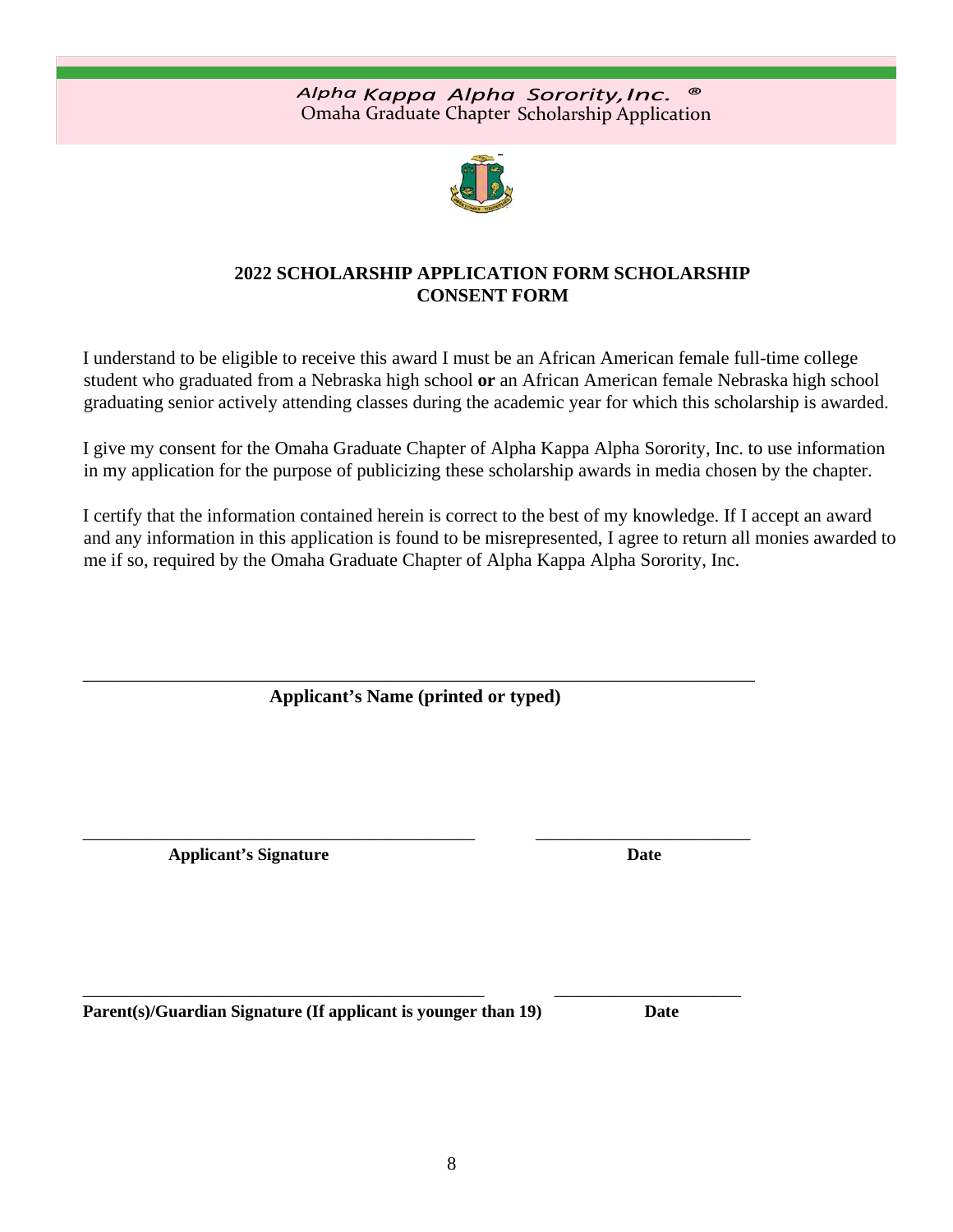

#### **2022 SCHOLARSHIP APPLICATION SUBMISSION FORM**

Name of Scholarship Applicant: **PLEASE PRINT** 

**Date Application mailed/emailed: \_\_\_\_\_\_\_\_\_\_\_\_\_/\_\_\_/\_\_\_\_\_\_\_\_\_\_\_\_\_\_\_\_\_\_\_\_\_\_\_\_\_\_\_\_\_\_ MONTH/DAY/YEAR** 

To be considered for the Alpha Kappa Alpha Sorority, Inc. Scholarship, an applicant **MUST** comply with the listed application procedures and submit all the following:

Place a check mark on the line opposite the items that you are submitting in your application packet:

- \_\_\_\_\_ 1. **Application**: All **5 pages** of the application form including signed Scholarship Application Submission Form. Do not attach a resume.
- \_\_\_\_\_ 2. **Official Transcript** (as defined below):

Official high school or college transcript in a sealed envelope. I have verified that I have an unweighted Cumulative Grade Point Average of at least 2.50 on a 4.0 scale.

OR

Official college transcript in a sealed envelope showing that I have a Cumulative Grade Point Average of at least 2.50 on a 4.0 scale.

*Note:* **Transcripts must show grades through 2021.**

- \_\_\_\_\_ 3. **Grading Scale**: Pamphlet or notation on the transcript or some other written description of the grading system at my school.
- \_\_\_\_\_ 4. **2 Signed Letters of Recommendation**:
	- 1- Signed letter of recommendation from a school official and
	- 2- Signed letter of recommendation from an employer, church representative or community leader.
	- \_\_\_\_\_ 5. **Photo**: Recent head-shot photo, preferably 2"x3", but no larger than 4"x 6" (Digital JPEG image is submitted via email)
- \_\_\_\_\_ 6. **Essay**: Typed essay attached to Essay Cover Page.